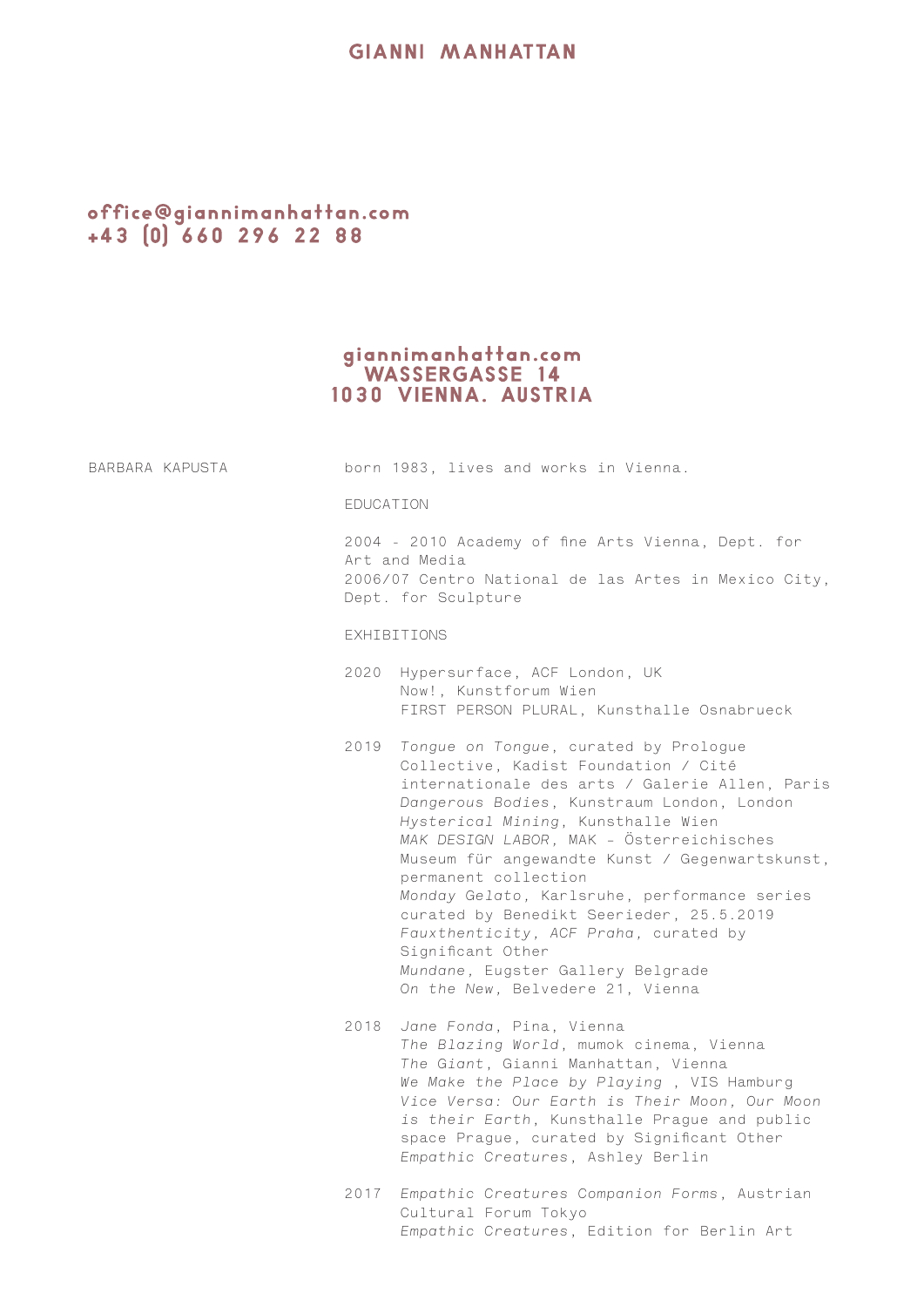Week Opening Party *Instructions for Happiness*, 21er Haus/ Belvedere Vienna, July-Nov 2017 The 8 and the Fist, Bob's Pogo Bar, KW Berlin how far to open up?, Forum Stadtpark, Graz In Middens, Gianni Manhattan, Vienna

- 2016 Instructions for Happiness, KUP, Athens Das Begreifen, 21er Haus/Belvedere, Vienna Die Gebrochenheit, Barbara Kapusta & Christina Nemec, 21er Haus/Belvedere, Vienna The Language of Things, 21er Haus/Belvedere, Vienna < dienstag abend > No. 84 - Wroclaw, European Cultural Capital, Poland Sprache, gebogen, reading The whole is but a fragment, Forum Stadtpark The Promise of Total Automation, Kunsthalle Wien
- 2015 Mouth As Is A Haunted House, Beautiful Gallery, Chicago Ein Gedicht für 5 kleine Objekte, performative reading, Scriptings Berlin Dinge und Dialoge, Scriptings Berlin Mission W, project for public space KÖR Vienna Language Bent, Spoken Word Performance, Fig-2, ICA Studio London Poetry/\_\_\_\_speaking, mumok cinema, Vienna The o and the Zero, Eikon Schaufenster, Vienna Self-timer Stories, MUSAC, León, Spain Ein Gedicht für 22 kleine Objekte, performative reading, Kunsthalle Wien, Vienna Destination Wien, Kunsthalle Wien, Vienna Ein Gedicht für 22 kleine Objekte, performative reading, Kunstraum Niederösterreich, Vienna Lesen/Literatur, Kunstraum Niederösterreich, Vienna
- 2014 Selbstauslöser, Museum der Moderne, Salzburg The Material Ghost, Performative Screening#29, School, Vienna Barbara Kapusta & Franz West, Galerija Vartai, Vilnius, Lithuania The Collection#4, 21er Haus/Belvedere, Vienna

### WRITING AND PUBLICATIONS

- 2019 *Dangerous Bodies, publication upcoming October published by Gianni Manhattan Vienna and Motto Berlin Wir sind alle Technobodies,* pw magazine, September 2019
- *2018 You must come closer, and you must try harder!,* KubaParis, December 2018 *Empathic Creatures,* The Third Rail, Issue 12, May 2018 *Reading The 8 and The Fist together,* Barbara Kapusta & Cathrin Mayer, brand-new-life-

GIANNI MANHATTAN office@giannimanhattan.com +43 (0) 660 296 22 88 giannimanhattan.com WASSERGASSE 14 1030 VIENNA. AUSTRIA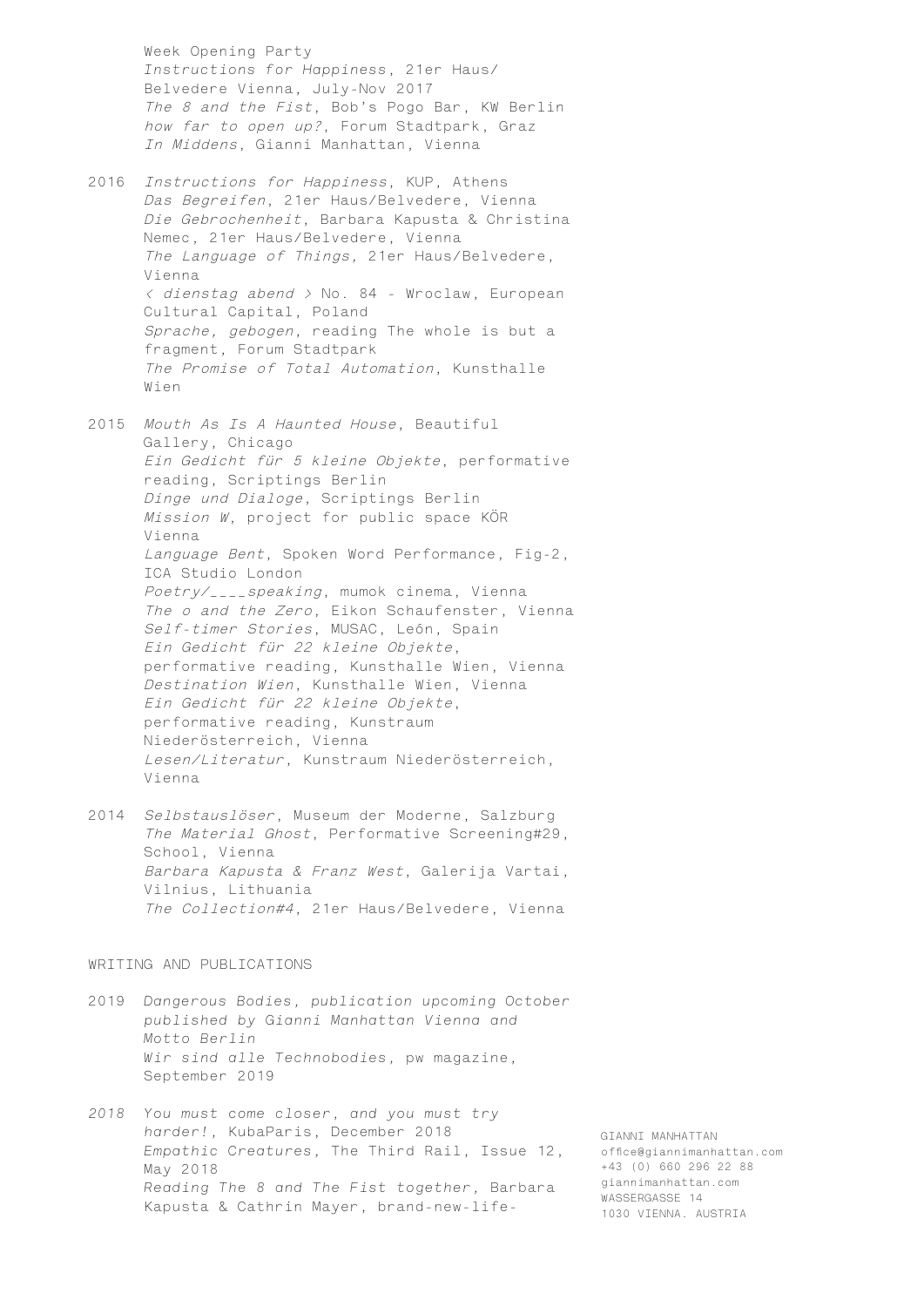#### magazine

- 2017 The 8 and the Fist, published by Gianni Manhattan, English, 100 pages, 12x 18 cm, b&w, 2017
- 2016 Poem of U, Black Pages #68, 2016 o and 0, Transcript Artist Lecture Series, 2016
- 2015 Die 4, das O und das C, MQ-Blog online DINGE UND DIALOGE, Ed. Barbara Kapusta, Jenni Tischer, Rocco Pagel; Vienna/Berlin 2015/16 Language Bent, in: Nowiswere, published Issue, Fig-2, ICA Studio London, 2015
- 2014 The Things´ Poem/ Das Gedicht der Dinge, published in Pin / Mumok (Ed. Manuela Ammmer), 2014 How do we distinguish random movements from signals?, Barbara Kapusta in conversation with Christopher Richmond, Nowiswere Issue 14, June 2014
- 2013 THE DREAM ISSUE (THE ISSUE OF OUR DREAMS), Edited by Danielle St-Amour + Robin Simpson, 2013 Trotz Allem, PANEL #8, Ed. By Eric Kläring, June 2013
- 2012 Pavillon 2013, In: Chicago, Times, Plotter, Helvetica, DIN, Techno, Löhfelm, RR\_02, Univers, Tiffany, Circuit, Memphis, Gringo, Zeus, The Mix, Princess Lulu, Pigiarniq, Paper, Libertine, Trixie, Dejà Vu, 2012
- 2011 Projects by Assignments, Ed: Barbara Kapusta & Stephan Lugbauer, schlebrügge.editor, Vienna 2011
- 2010 Vielleicht küsst uns ja die Muse. Index zum Roman, Ed: Barbara Kapusta, Nathalie Koger, Simona Obholzer, Marlies Pöschl, schlebrügge. editor, Vienna 2010

CATALOGUES AND ARTICLES

*On The New*, ed. Severin Dünser, 2019

Rose-Anne Gush, Barbara Kapusta, The Giant, in: Flash Art Nov 2018 - Jan 2019 captio

21er Raum at 21er Haus, ed. A.Husslein-Arco, Severin Dünser, 2016

The Language of Things, exh.cat. 21erHaus, Ed: A.Husslein-Arco, A.Köhne, L.Ziaja, 2016

Barbara Rüdiger, Von Dingen die uns durchdringen, in: Eikon, 05/2015

Danielle St. Amour and Evan Webber, The poem is for 22 objects, in: Destination Vienna, Kunsthalle Wien, 2015

GIANNI MANHATTAN office@giannimanhattan.com +43 (0) 660 296 22 88 giannimanhattan.com WASSERGASSE 14 1030 VIENNA. AUSTRIA